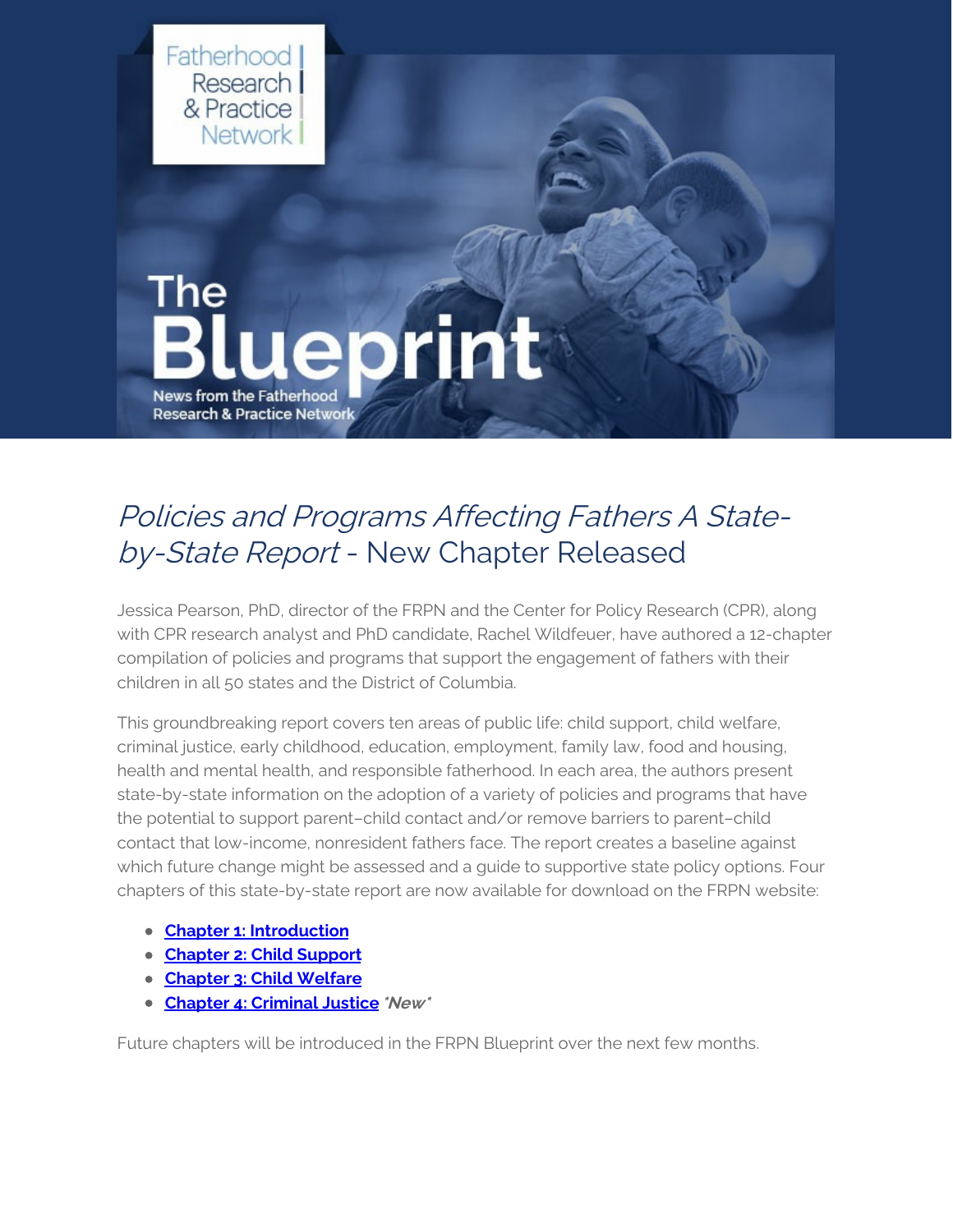

## Register for the Next FRPN Webinar: Tracking State Policies on Fathers to Improve Policy Development and Equity

This webinar will introduce **Policies and Programs Affecting Fathers:A State-by-State Report**. Father policies and programs in areas of child support, child welfare, and criminal justice will be presented. Register now to hear from policymakers and stakeholders on the status of state policy on fathers in these areas and how practitioners can use state-by-state information to better serve fathers and improve state legislation, programs, and policy.

Webinar participants include:

- Jessica Pearson, Director, Center for Policy Research and Director, Fatherhood Research & Practice Network
- Shaneen Moore, Deputy Assistant Commissioner and Director, Children and Family Services, Child Support Division, Minnesota Department of Human Services
- Derrick "David" Bryant, Youth and Family Program Specialist, Prevention and Early Intervention, Texas Department of Family and Protective Services
- Christopher A. Brown, President, National Fatherhood Initiative

**Date: Thursday, February 24, 2022; 12:00-1:00 p.m. EST.**

Register for the webinar **[here.](https://www.eventbrite.com/e/tracking-state-policies-on-fathers-to-improve-policy-development-and-equity-tickets-247235346577)**

# Supporting Fatherhood: Final Report on the 2015 Cohort of Responsible Fatherhood Grantees

This report describes the 40 Responsible Fatherhood (RF) grantees that were funded by the Office of Planning, Research and Evaluation in 2015. The report covers recruitment activities, characteristics of enrolled clients, services provided, implementation challenges, and